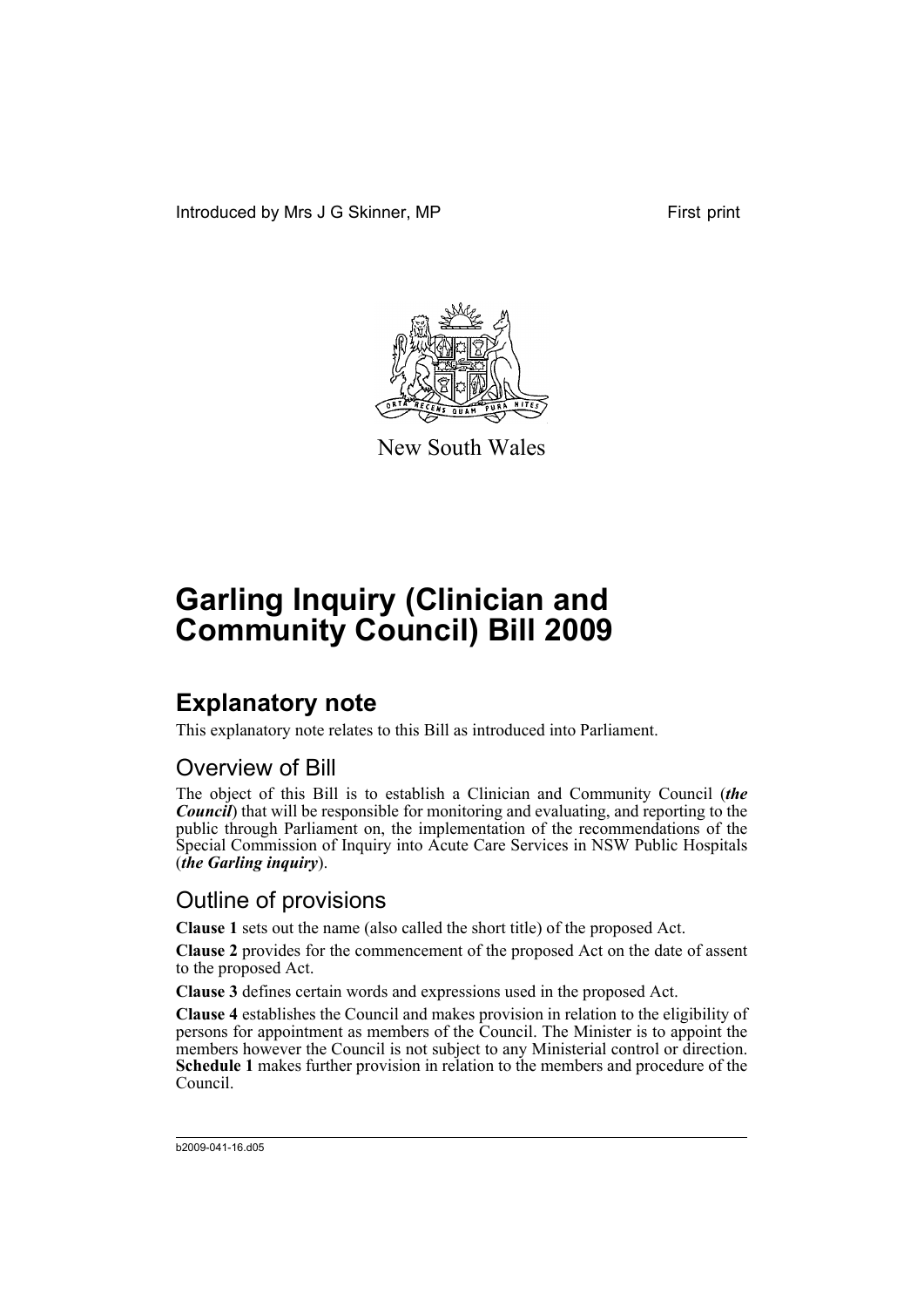Garling Inquiry (Clinician and Community Council) Bill 2009

Explanatory note

**Clause 5** requires the Council to report biannually to Parliament, during the 2-year period following the commencement of the proposed Act, in relation to its activities (including a description of the extent to which the recommendations of the Garling inquiry have been implemented).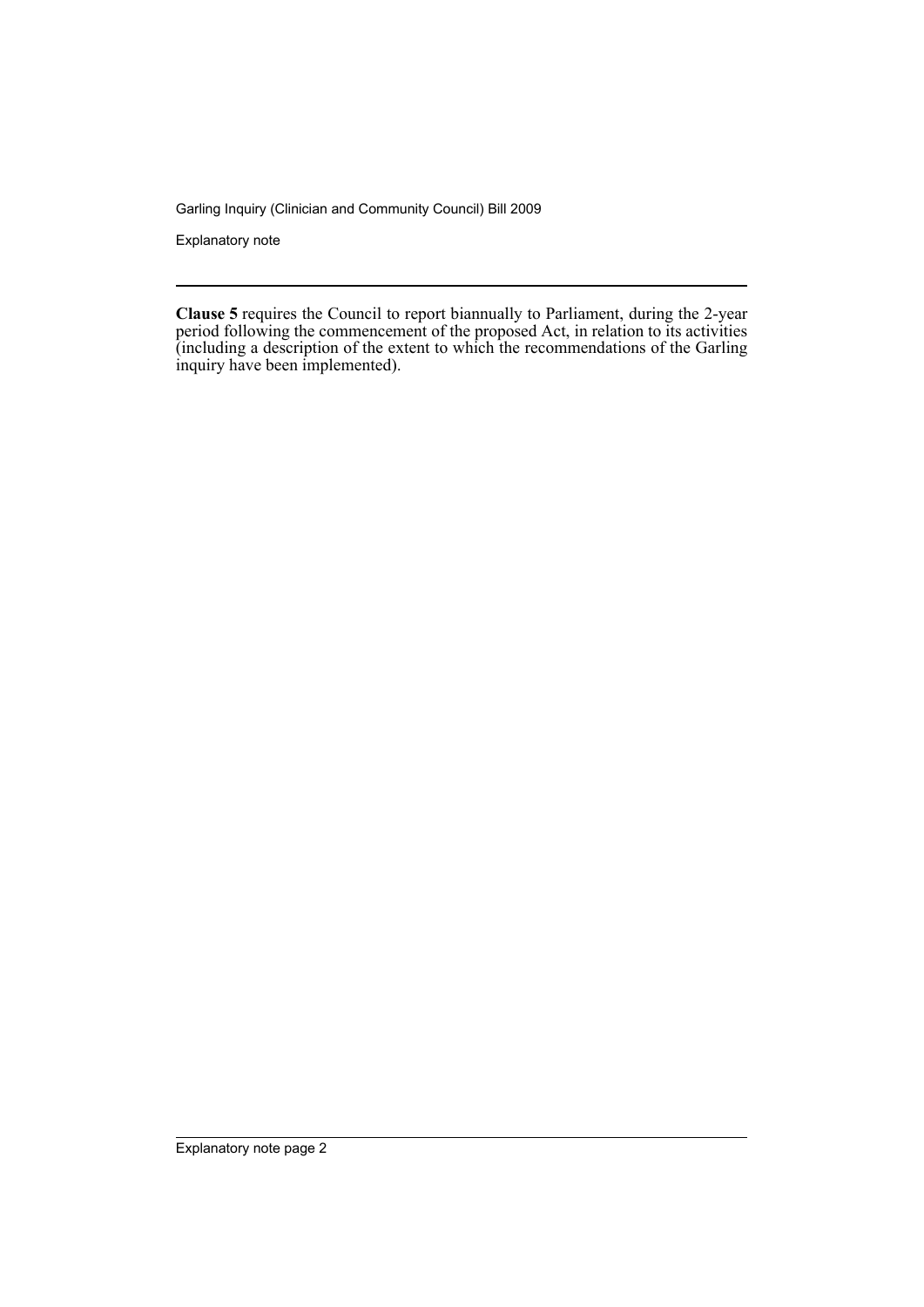Introduced by Mrs J G Skinner, MP First print



New South Wales

# **Garling Inquiry (Clinician and Community Council) Bill 2009**

## **Contents**

|   |                                                                    | Page |
|---|--------------------------------------------------------------------|------|
|   | Name of Act                                                        |      |
|   | Commencement                                                       |      |
|   | Definitions                                                        |      |
|   | <b>Establishment of Council</b>                                    |      |
| 5 | <b>Report to Parliament</b>                                        | 3    |
|   | Schedule 1 Provisions relating to members and procedure of Council |      |
|   |                                                                    |      |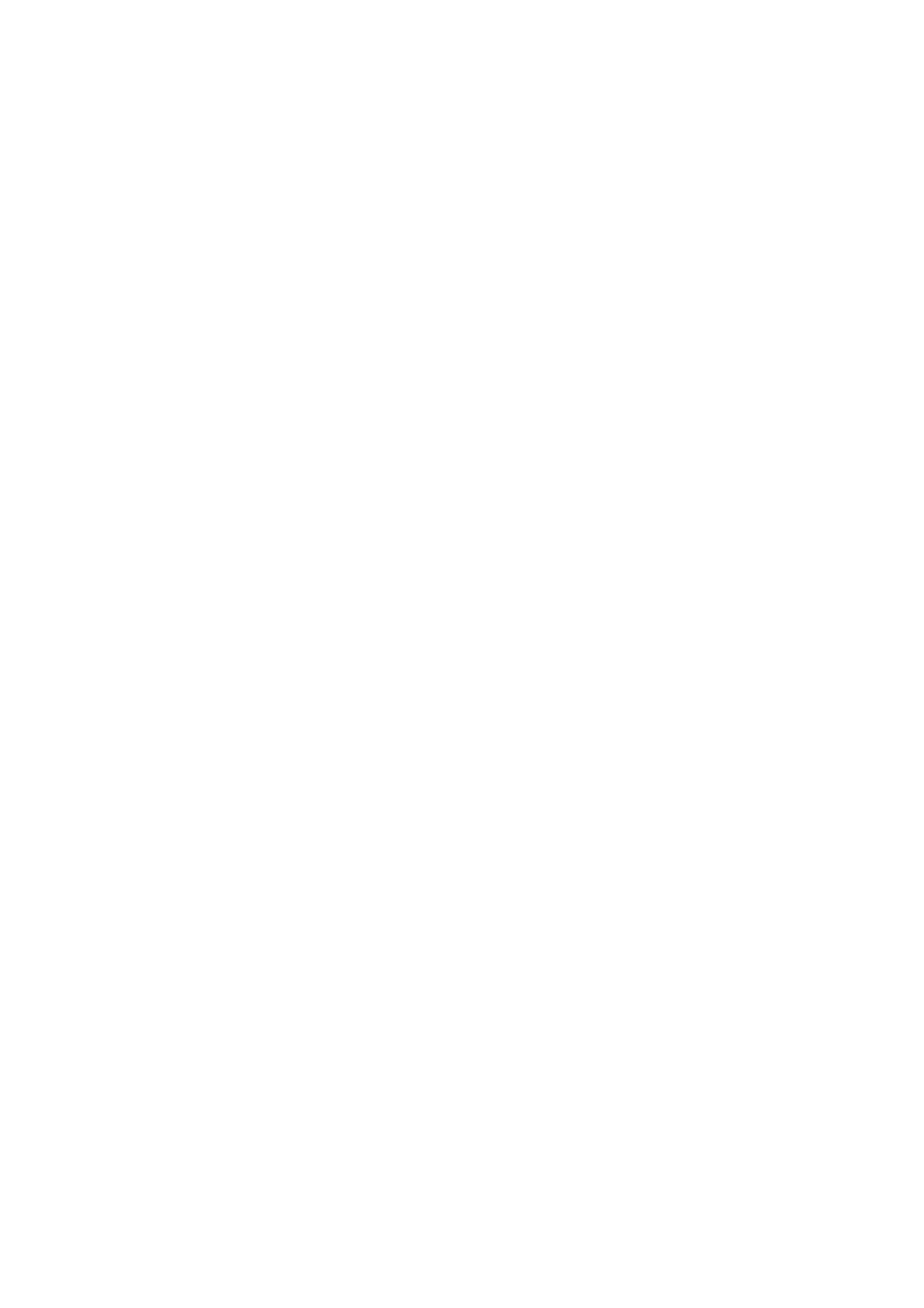

New South Wales

## **Garling Inquiry (Clinician and Community Council) Bill 2009**

No , 2009

#### **A Bill for**

An Act to establish a Council that is responsible for monitoring and evaluating, and reporting to the public through Parliament on, the implementation of the recommendations of the Special Commission of Inquiry into Acute Care Services in NSW Public Hospitals.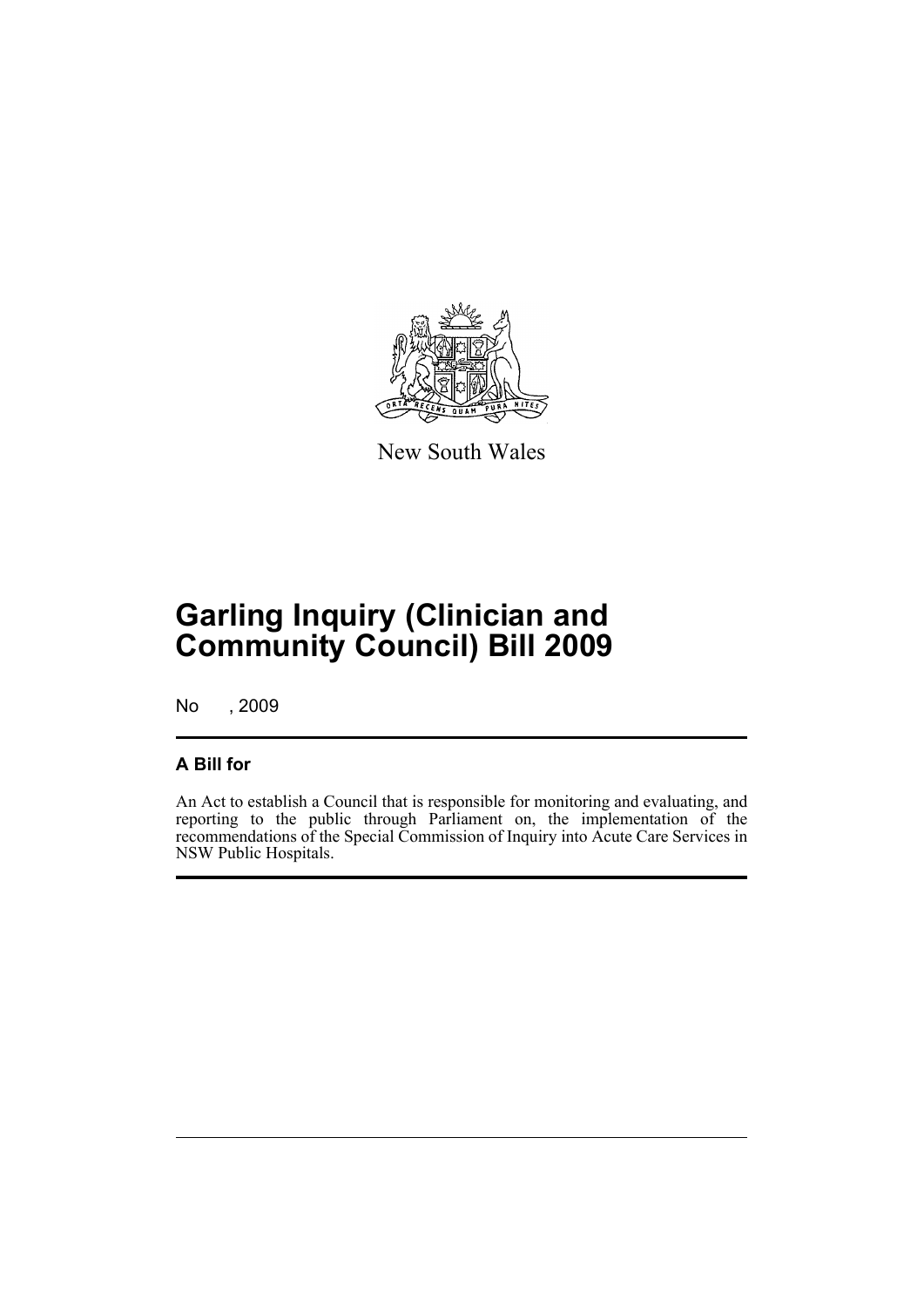<span id="page-5-3"></span><span id="page-5-2"></span><span id="page-5-1"></span><span id="page-5-0"></span>

| The Legislature of New South Wales enacts: |                    |                                                                                                                                                                                                                                                                 | 1                    |
|--------------------------------------------|--------------------|-----------------------------------------------------------------------------------------------------------------------------------------------------------------------------------------------------------------------------------------------------------------|----------------------|
| 1                                          | <b>Name of Act</b> |                                                                                                                                                                                                                                                                 |                      |
|                                            |                    | This Act is the Garling Inquiry (Clinician and Community Council)<br>Act 2009.                                                                                                                                                                                  | 3<br>$\overline{4}$  |
| 2                                          |                    | <b>Commencement</b>                                                                                                                                                                                                                                             | 5                    |
|                                            |                    | This Act commences on the date of assent to this Act.                                                                                                                                                                                                           | 6                    |
| 3                                          |                    | <b>Definitions</b>                                                                                                                                                                                                                                              | $\overline{7}$       |
|                                            | (1)                | In this Act:                                                                                                                                                                                                                                                    | 8                    |
|                                            |                    | <b>Council</b> means the Clinician and Community Council established by<br>this Act.                                                                                                                                                                            | 9<br>10              |
|                                            |                    | <b>Garling inquiry</b> means the Special Commission of Inquiry into Acute<br>Care Services in NSW Public Hospitals.                                                                                                                                             | 11<br>12             |
|                                            |                    | nurse has the same meaning that it has in the Nurses and Midwives Act<br>1991.                                                                                                                                                                                  | 13<br>14             |
|                                            | (2)                | A reference in this Act to the recommendations of the Garling inquiry<br>is a reference to the recommendations set out in the Final Report of the<br>Special Commission of Inquiry into Acute Care Services in NSW Public<br>Hospitals, dated 27 November 2008. | 15<br>16<br>17<br>18 |
| 4                                          |                    | <b>Establishment of Council</b>                                                                                                                                                                                                                                 |                      |
|                                            | (1)                | There is established a Clinician and Community Council consisting of<br>such qualified persons as are appointed by the Minister.                                                                                                                                | 20<br>21             |
|                                            | (2)                | For the purposes of this section, a <i>qualified person</i> is any of the<br>following:                                                                                                                                                                         | 22<br>23             |
|                                            |                    | a medical practitioner who, in the opinion of the Minister, has<br>(a)<br>expertise in any of the matters reviewed during the Garling<br>inquiry,                                                                                                               | 24<br>25<br>26       |
|                                            |                    | a nurse who, in the opinion of the Minister, has expertise in any<br>(b)<br>of the matters reviewed during the Garling inquiry,                                                                                                                                 | 27<br>28             |
|                                            |                    | a person belonging to any other class of health professional and<br>(c)<br>who, in the opinion of the Minister, has expertise in any of the<br>matters reviewed during the Garling inquiry,                                                                     | 29<br>30<br>31       |
|                                            |                    | (d)<br>a member of the community who, in the opinion of the Minister,<br>has relevant experience with the public health system (including,<br>but not limited to, experience as a patient).                                                                     | 32<br>33<br>34       |
|                                            | (3)                | The Council is to monitor and evaluate the implementation of the<br>recommendations of the Garling inquiry.                                                                                                                                                     | 35<br>36             |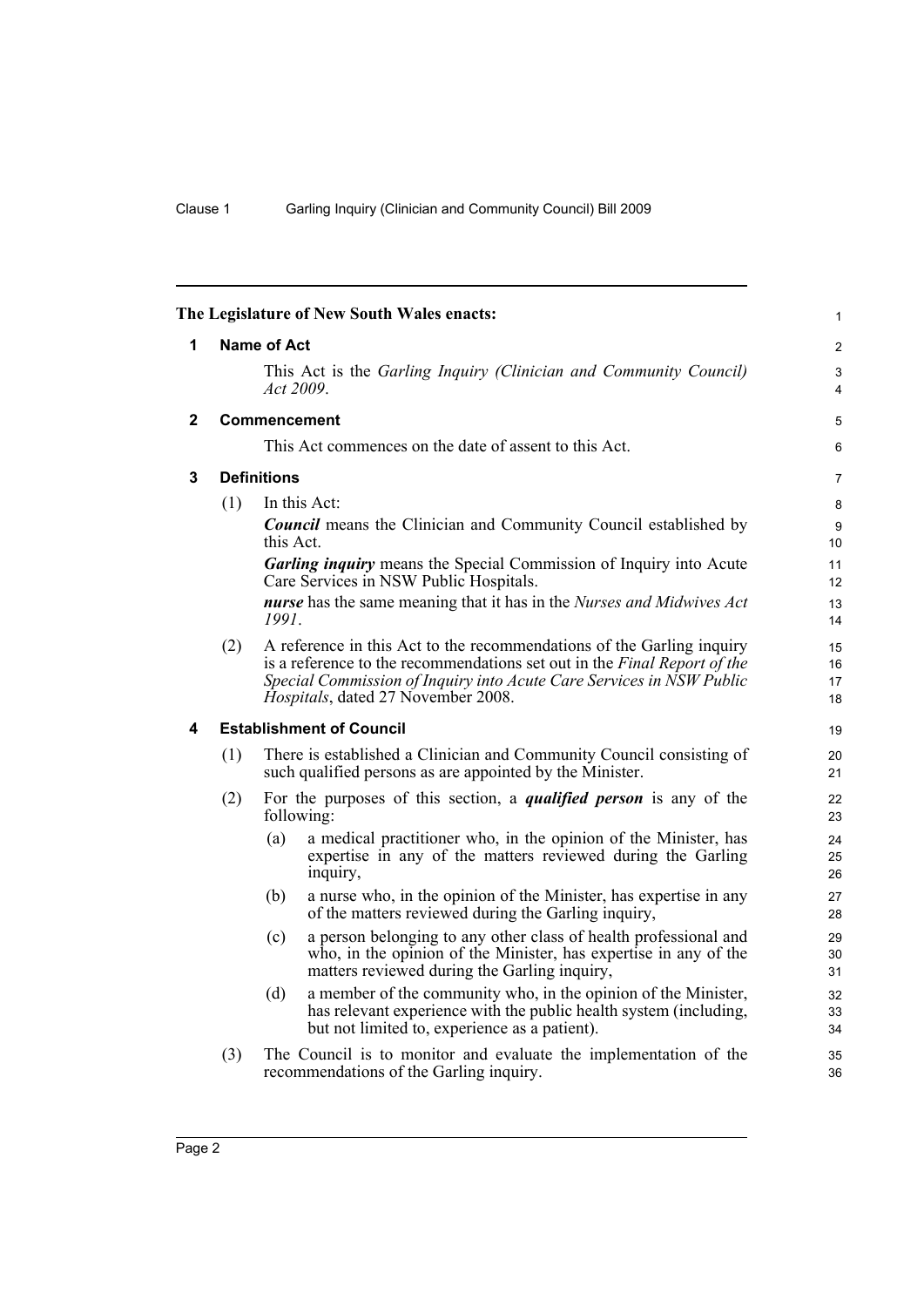Garling Inquiry (Clinician and Community Council) Bill 2009 Clause 5

<span id="page-6-0"></span>

|   | (4)                         | The Council is not subject to any Ministerial control or direction.                 |                     |
|---|-----------------------------|-------------------------------------------------------------------------------------|---------------------|
|   | (5)                         | Schedule 1 contains provisions relating to members and procedure of<br>the Council. | $\overline{2}$<br>3 |
| 5 | <b>Report to Parliament</b> |                                                                                     |                     |
|   | (1)                         | The Council is to prepare a report of its work and activities during each           | 5                   |
|   |                             | review period (including a description of the extent to which the                   | 6                   |
|   |                             | recommendations of the Garling inquiry have been implemented) and                   | 7                   |
|   |                             | furnish the report to the Presiding Officer of each House of Parliament             | 8                   |
|   |                             | within 4 weeks of the end of the review period concerned.                           | 9                   |
|   | (2)                         | For the purposes of this section, the following are <i>review periods</i> :         | 10                  |
|   |                             | the 6-month period immediately following the date of assent to<br>(a)               | 11                  |
|   |                             | this Act.                                                                           | 12                  |
|   |                             | each of the 3 subsequent 6-month periods.<br>(b)                                    | 13                  |

(b) each of the 3 subsequent 6-month periods.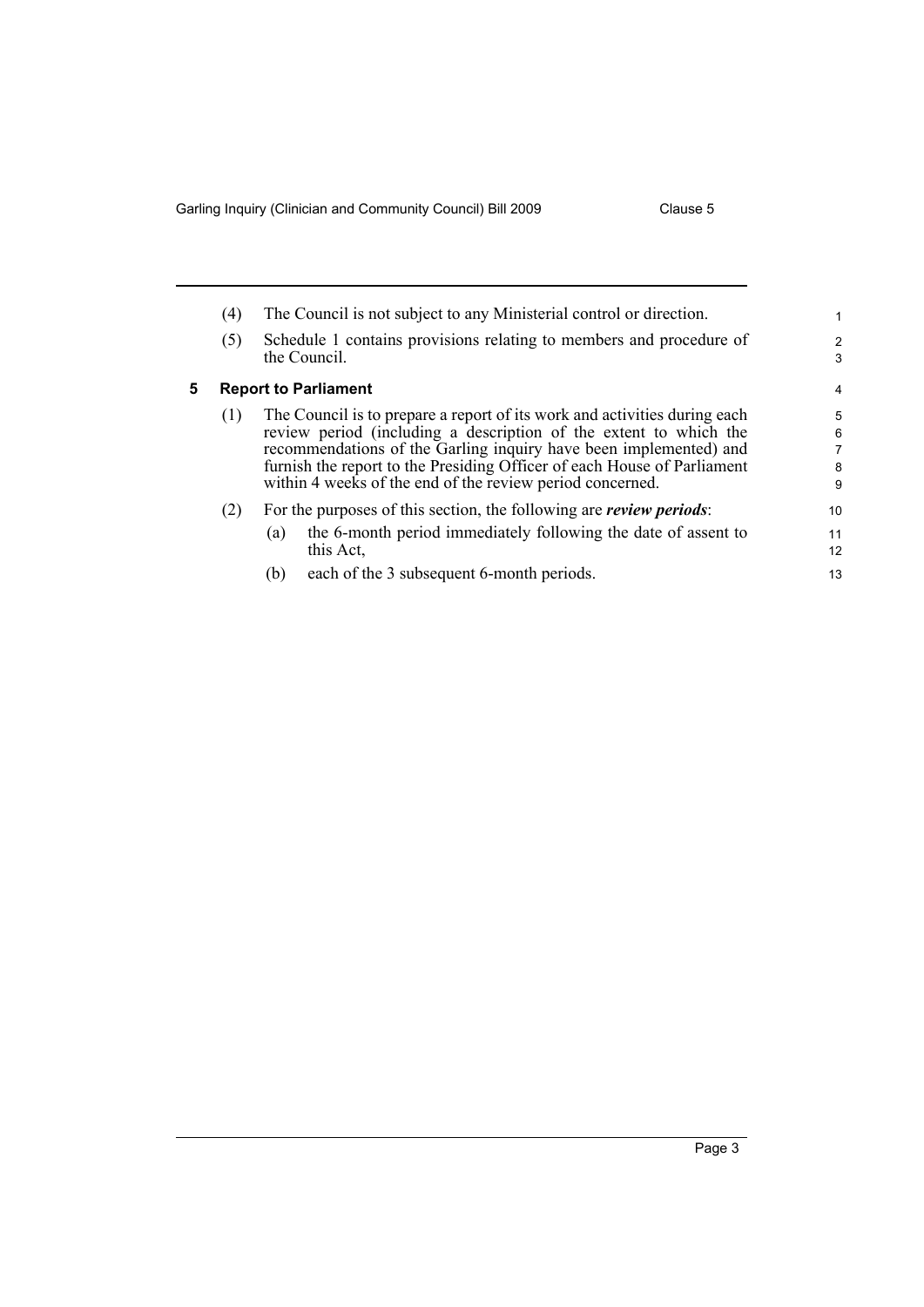Garling Inquiry (Clinician and Community Council) Bill 2009

Schedule 1 Provisions relating to members and procedure of Council

### <span id="page-7-0"></span>**Schedule 1 Provisions relating to members and procedure of Council**

 $(Solution 4 (5))$ 

1 2

|              |                                          |                   | (Section 4(5))                                                                                                                                                            | 3              |
|--------------|------------------------------------------|-------------------|---------------------------------------------------------------------------------------------------------------------------------------------------------------------------|----------------|
| 1            |                                          | <b>Definition</b> |                                                                                                                                                                           | 4              |
|              |                                          |                   | In this Schedule:                                                                                                                                                         | 5              |
|              |                                          |                   | <i>member</i> means any member of the Council.                                                                                                                            | 6              |
| $\mathbf{2}$ |                                          |                   | <b>General procedure</b>                                                                                                                                                  | $\overline{7}$ |
|              |                                          | Council.          | The procedure for the calling of meetings of the Council and for the<br>conduct of business at those meetings is to be as determined by the                               | 8<br>9<br>10   |
| 3            | Quorum                                   |                   |                                                                                                                                                                           | 11             |
|              |                                          |                   | The quorum for a meeting of the Council is a majority of its members<br>for the time being.                                                                               | 12<br>13       |
| 4            | <b>Voting</b>                            |                   |                                                                                                                                                                           | 14             |
|              |                                          |                   | A decision supported by a majority of the votes cast at a meeting of the<br>Council at which a quorum is present is the decision of the Council.                          | 15<br>16       |
| 5            | <b>Disclosure of pecuniary interests</b> |                   | 17                                                                                                                                                                        |                |
|              | (1)                                      | If:               |                                                                                                                                                                           | 18             |
|              |                                          | (a)               | a member has a direct or indirect pecuniary interest in a matter<br>being considered or about to be considered at a meeting of the<br>Council, and                        | 19<br>20<br>21 |
|              |                                          | (b)               | the interest appears to raise a conflict with the proper<br>performance of the member's duties in relation to the<br>consideration of the matter,                         | 22<br>23<br>24 |
|              |                                          |                   | the member must, as soon as possible after the relevant facts have come<br>to the member's knowledge, disclose the nature of the interest at a<br>meeting of the Council. | 25<br>26<br>27 |
|              | (2)                                      |                   | A disclosure by a member at a meeting of the Council that the member:                                                                                                     | 28             |
|              |                                          | (a)               | is a member, or is in the employment, of a specified company or<br>other body, or                                                                                         | 29<br>30       |
|              |                                          | (b)               | is a partner, or is in the employment, of a specified person, or                                                                                                          | 31             |
|              |                                          | (c)               | has some other specified interest relating to a specified company<br>or other body or to a specified person,                                                              | 32<br>33       |
|              |                                          |                   | is a sufficient disclosure of the nature of the interest in any matter<br>relating to that company or other body or to that person which may arise                        | 34<br>35       |